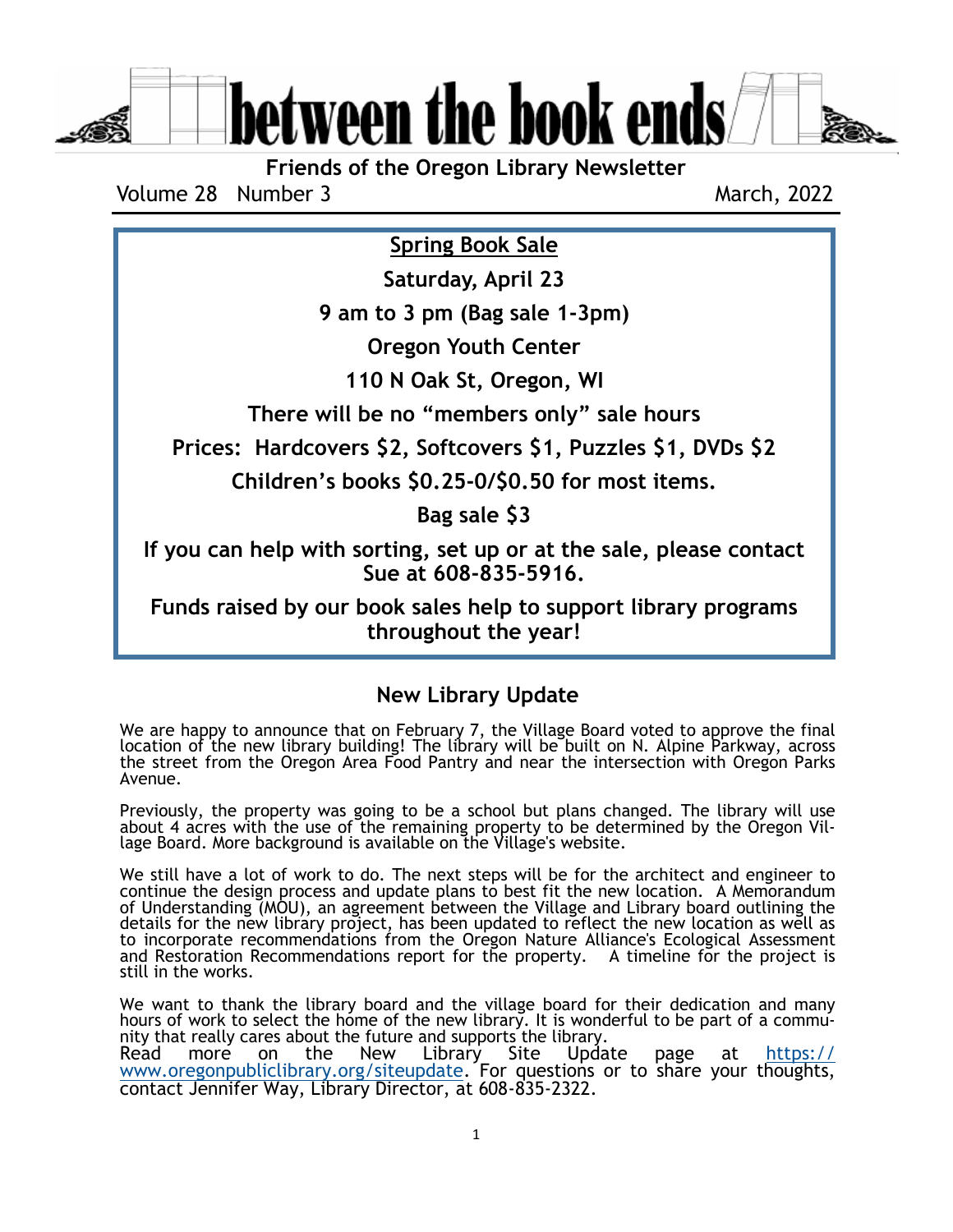## **Spring is now available!**

The library has a collection of seeds that you can check out for free. Learn more on our website at [https://www.oregonpubliclibrary.org/seed](https://www.oregonpubliclibrary.org/seed-library)-library.

Borrowing seeds from Oregon Public Library is free and easy! 1. Check out seeds.

2. Grow your plants and enjoy the harvest.

Collect and return some seeds if you are able. There is no penalty for not returning seeds.

By participating in the seed library you are helping to create a culture of sharing and community. Saving seeds leads to a sustainable future for your community and your garden.



### **#PlantWildflowers**

The Oregon Public Library has been awarded a \$1,000 grant from the Tangled Bank Studios/PBS Nature #PlantWildflowers initiative. The honorarium will be used to plan events in Spring and Summer 2022 to celebrate and support native and wild pollinator populations. The library will plan these events with the Oregon Area Senior Center, Anderson Park Friends, and the Oregon Nature Alliance. Check the library's calendar for event details!

<https://www.oregonpubliclibrary.org/calendar>

## **Summer Library Program for All Ages**

## *June 6th -August 20th*

Mark your calendars! Summer reading starts on June  $6<sup>th</sup>$ . The Library has a program for any age - baby to child to teen to adult! Don't miss special events like Magician Nickey Fynn and National Mississippi River Museum.

The Friends are the main sponsor of the summer library program. Our Friends funds pay for the performers, craft and other program supplies, and prizes. We are able to give each child and teen that completes the program a new paperback book. Thank you for your support of literacy!

## **Events for Youth**

Questions? Please email Kelly Allen at [kallen@oregonlibrary.org.](mailto:kallen@oregonlibrary.org)

**Storytimes Spring Session**  We are hosting in-person options along with virtual via Zoom! ' **Registration is required for all storytimes.**

### **Weekly Storytimes**

Spring session runs April 19 – May 11. Tuesdays and Wednesdays 10:15 am to 10:45am Location is at OSD District Office meeting space. Enter through Door 8 at 123 Grove St. Please park at the pool lot, Kiser Shelter lot, or on the street.

Registration is required and opens in April. For ages 0-6. Enjoy stories, songs, movement activities, and more with Ms. Wendy and Ms. Kelly!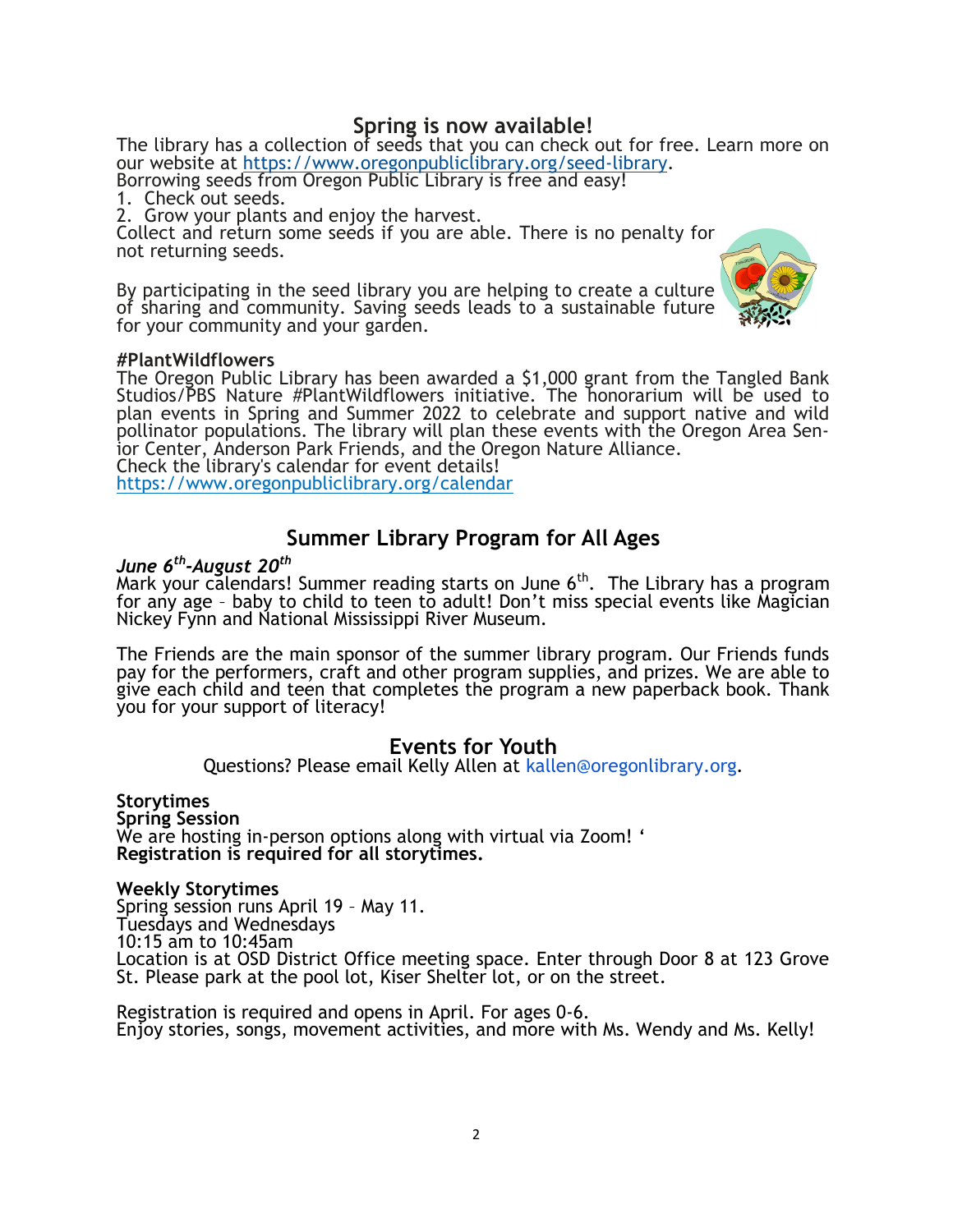### **Baby Storytime via Zoom**

Thursdays 9:30 am to 10:00 am 11:00 am to 11:30 am Location: Zoom Register at [https://bit.ly/OplBabyVirtual.](https://bit.ly/OplBabyVirtual) For ages 0-18 months. Enjoy rhymes, bounces, and stories with Ms. Wendy along with social time for babies and caregivers.

### **Pajama Storytime via Zoom**

3rd Monday of the month 6:30 pm to 7:00 pm Location: Zoom Register at [https://bit.ly/PajamaZoomOPL.](https://bit.ly/PajamaZoomOPL) For ages 0-5. Join us for stories, songs and rhymes, and puppets about bedtime. Each child will receive a craft based on the theme. All new attendees will also receive an egg shaker and scarf to keep!

### **Preschool Open Gym (October to April)**

3rd Friday of the month 6:00 pm to 7:00 pm Location: NKE big gym Enter Netherwood Knoll Elementary (NKE) through the District Office (Door 8) on Spring St or Door 11 off of the Main St parking lot. Get the wiggles out at the monthly Preschool Open Gym! Free! For families of children 0-5.

### **Monday Mashup at OYC**

Mondays 4:30 pm to 5:30 pm Location: Oregon Youth Center, 110 N. Oak St No registration. For grades 5<sup>th</sup> to 9<sup>th</sup>. You do not need to attend OYC to participate. Librarian Kelly visits the OYC each Monday and runs a variety of activities like trivia, games, science experiments, and crafts!

## **Special Event for Adults**

Questions? Please email Kara Ripley at [kripley@oregonlibrary.org.](mailto:kripley@oregonlibrary.org)

### **Rock Your Resume**

Wednesday, April 13 12:00 pm to 1:00 pm Location: Via Zoom. Register at [bit.ly/rockyourresume](https://bit.ly/rockyourresume) Create a results oriented resume that pops, no matter how experienced you are in your field of choice. In this one-hour online class, you'll learn tricks like how to improve your Applicant Tracking System Score and why numbers matter so much. Resume templates will be provided to all attendees.

This program is led by Nikki Ryberg, a Certified Professional Resume Writer that works as a Career Coach and Resume Writer for people all over the US and Canada.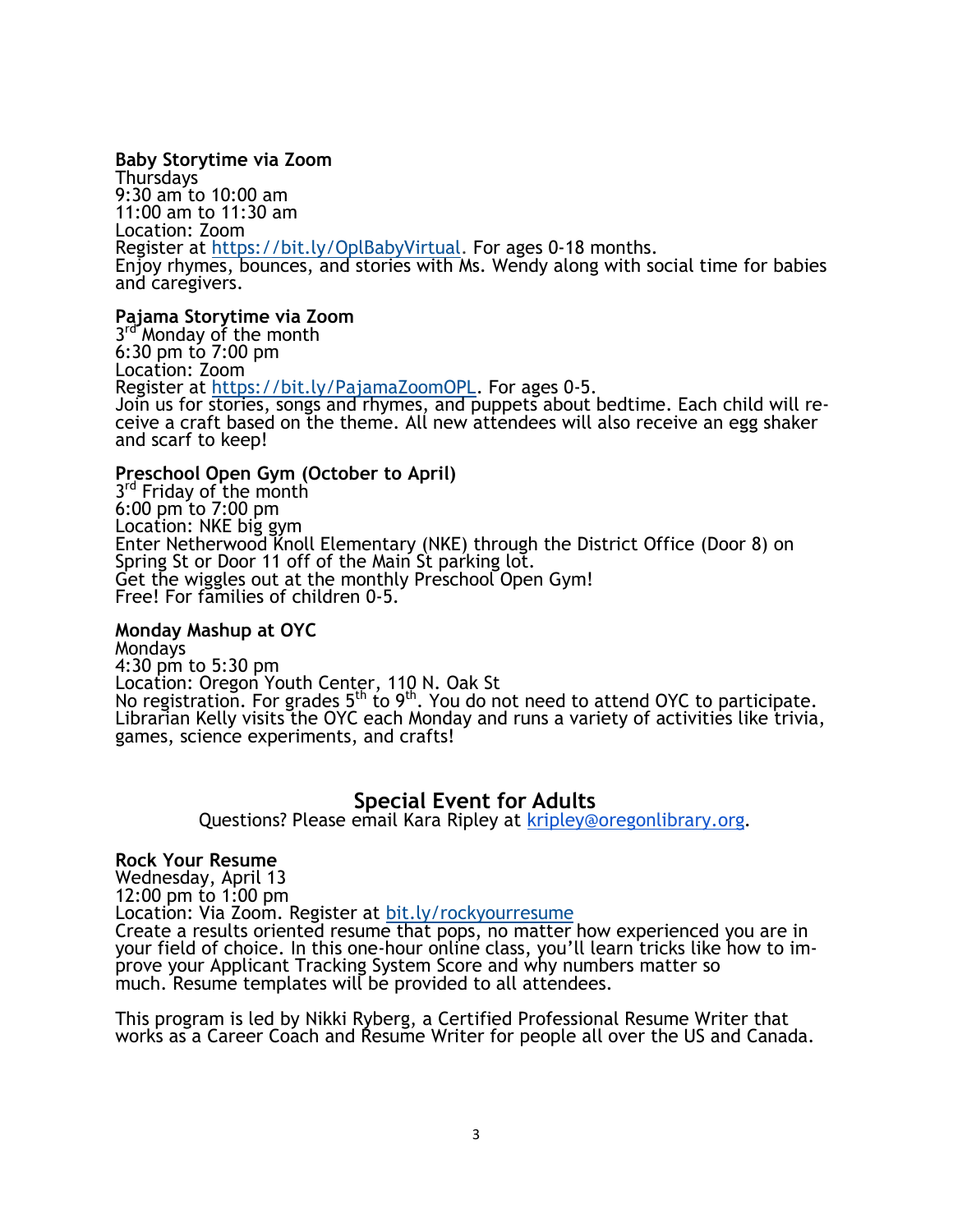**Movie Viewing:** *My Garden of a Thousand Bees* **(**#PlantWildflowers initiative) Wednesday, April  $6<sup>th</sup>$ , 1:00 pm to 2:30 pm Location: Oregon Area Senior Center, 219 Park St. Registration required. Call 608-835-5801 to register.

April is Native Plant Month. This is a great time to learn about adding wildflowers to your garden! Begin by watching the movie, "My Garden of a Thousand Bees." A wildlife cameraman spends his time during the pandemic lockdown filming the bees in his urban garden and discovers the many diverse species and personalities that exist in this insect family. Beekeeper Sue Richards, will join us for a discussion after the movie.

Seeds and information on how to plant them will be available. The Oregon Public Library and the Senior Center have received a grant to offer wildflower seeds and education to help you get your wildflower garden started. Event brought to you by a grant provided by Tangled Bank Studios/PBS Nature #PlantWildflowers initiative.

#### **Bees of Wisconsin**

Tuesday, May 10 6:30pm to 7:30pm Location:. This is a hybrid event. In-person at Oregon Area Senior Center, 219 Park St. For those participating online, you will be emailed the link to join before the event. Registration required and will open in April.

Wisconsin is home to 500 kinds of native bees! Discover the diversity and life histories of these important pollinators. Learn how you can create and manage habitat for them, using native plants and bee-friendly gardening practices.

The program is brought to you by BadgerTalks.

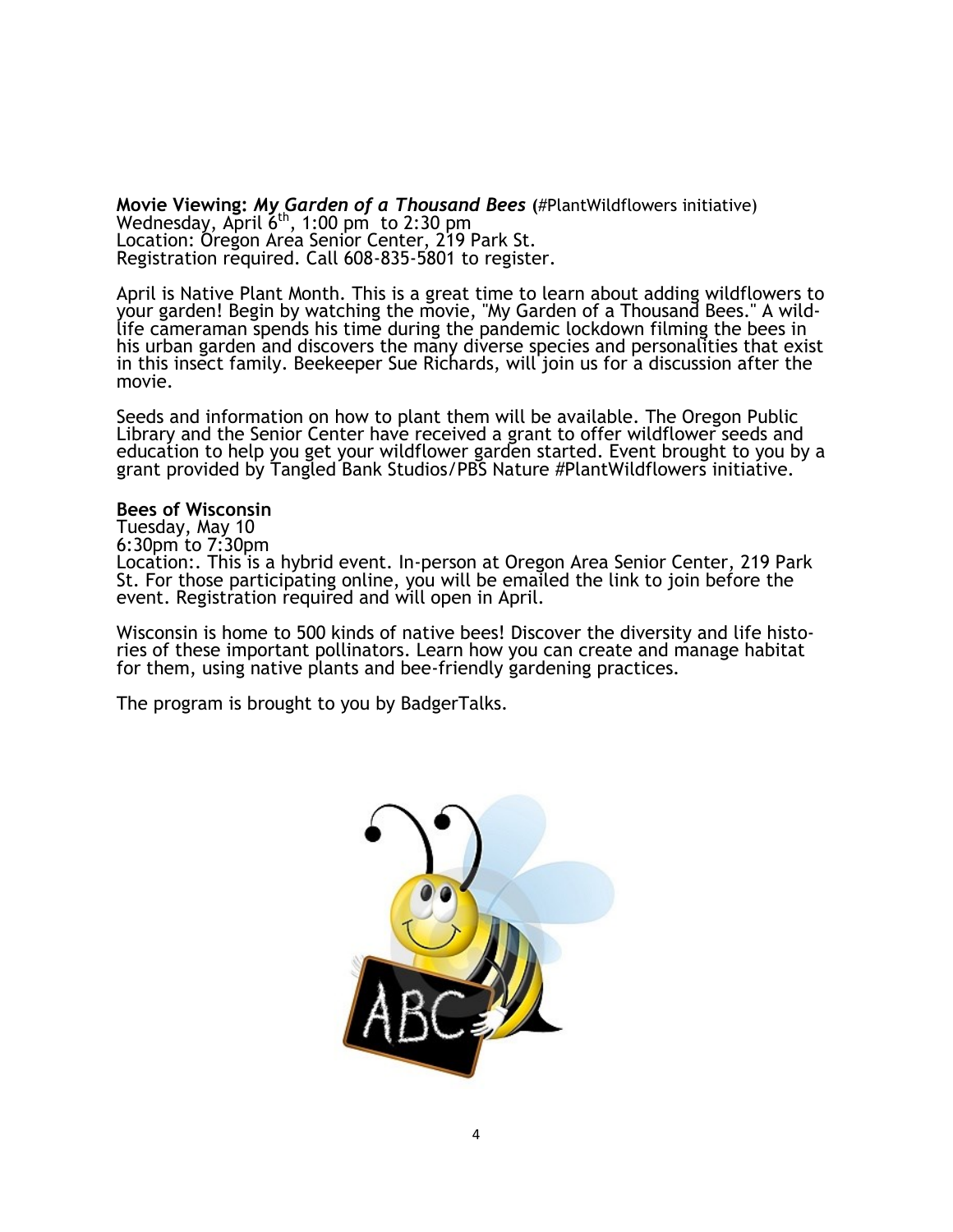## **Herb Gardening Series**

## **Starting Your Herb Garden**

Thursday, March 17 Location: Via Zoom. Register at [bit.ly/StartingYourHerbGarden](https://bit.ly/StartingYourHerbGarden)

Preparing the soil and beds is the first step in actually starting an herb garden. Linda Conroy of Moonwise Herbs will talk about starting seeds, repotting seedlings, and the timing for planting in the ground. We will discuss choosing locations for specific plants from early ephemerals which can be planted in a shade garden, as well was herbs for sunny spaces. This session will prepare you to get your hands in the dirt! Upcoming Sessions in Series

Thursday, June 16 Tending Your Herb Garden Thursday, July 14 Putting Up Herbs



## **Book Clubs for Adults**

Questions? Please email Kara Ripley at [kripley@oregonlibrary.org.](mailto:kripley@oregonlibrary.org)

### **Great Beginnings Book Club**

When: Choose one of the meeting times that work best for your schedule... 1 st Monday, 6 pm 1<sup>st</sup> Wednesday, 10:30 am

Where: via Zoom, email [kripley@oregonlibrary.org](mailto:kripley@oregonlibrary.org) to get the login information. April 4 - *The Seven Husbands of Evelyn Hugo* by Taylor Jenkins Reid May and June TBA

### **Brown Bag Book Club**

When: 3rd Wednesday, 11:30 am Where: via Zoom, *email [kripley@oregonlibrary.org](mailto:kripley@oregonlibrary.org) to get the login information.* April 20 - *Here for It* by R. Eric Thomas May 18 - *A Rising Man* by Abir Mukherjee June 15 - *Stranger in the Woods* by Michael Finkle

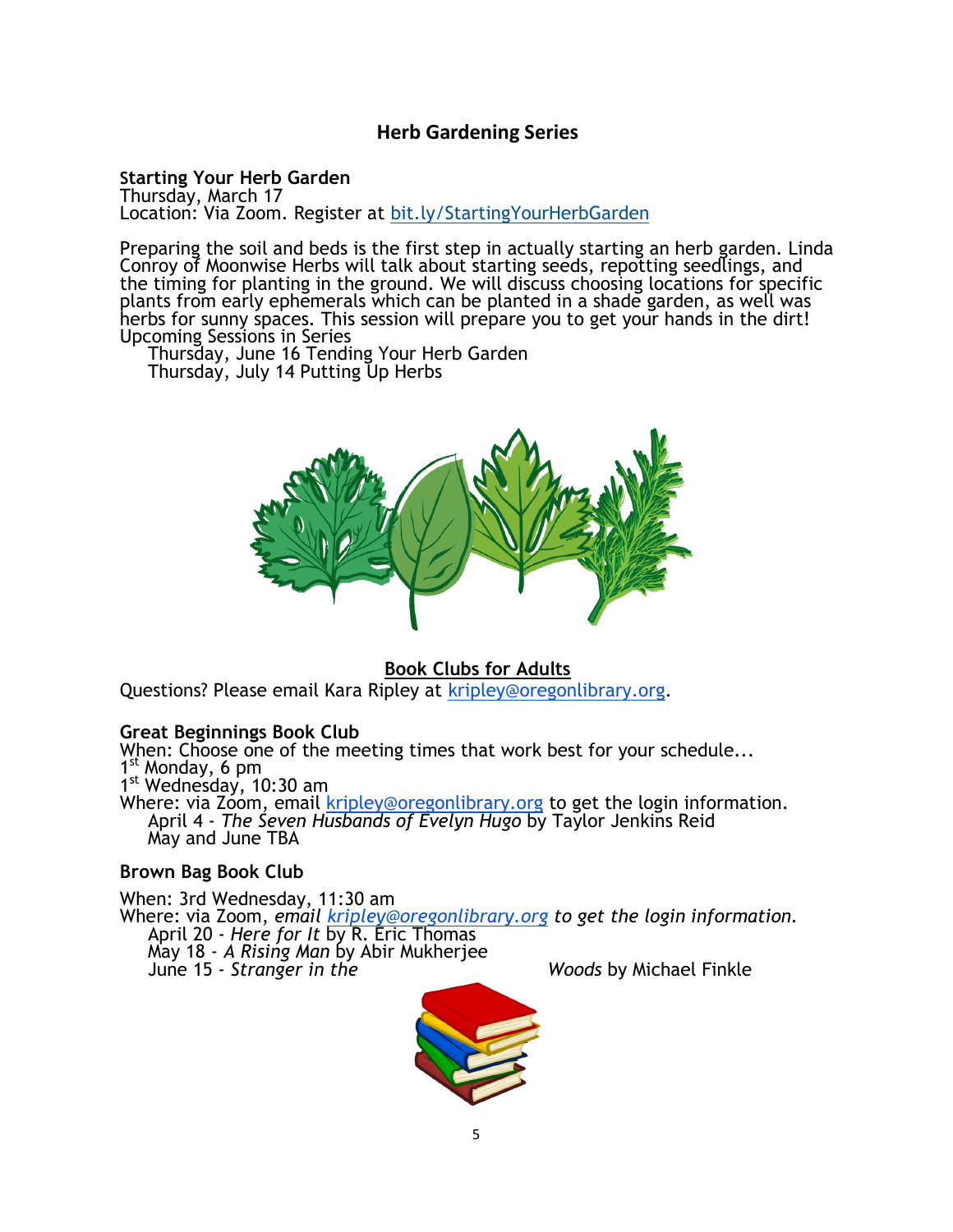# **Tech Class for Adults**

For adults held via Zoom. Registration required. The class will be canceled if no one has registered by noon the day before the class.

Online Health Research Thursday, April  $28<sup>th</sup>$ , 6:00 pm - 7:00 pm Registration opens in March. Learn how to find reliable information on a variety of health topics.

# **Curious About What the Library Offers?**

Are you wondering if you can still get curbside pickup? Can a librarian can help me find books? Is there a copier? Does the library have tax forms?

## **You ask library staff in several ways!**

- Stop in at the Library!
- Call us at 608-835-3656
- Email **[orelib@oregonlibrary.org](mailto:orelib@oregonlibrary.org)**
- Check out our Frequently Asked Questions page on the Library's website **[https://](https://www.oregonpubliclibrary.org/about/frequently-asked-questions) [www.oregonpubliclibrary.org/about/frequently](https://www.oregonpubliclibrary.org/about/frequently-asked-questions)-asked-questions**

# **Volunteer needed: Baking Volunteer Coordinator**

We are ready to start providing baked goods once a month to the Library staff, to show them our appreciation for all their hard work. We stopped this very sweet gift due to pandemic concerns, but now it is time to start again!

**We need one person to offer to collect the names of the volunteer bakers, and set up a schedule for a once a month treat to be delivered to the staff.** We have a list of folks ready to go.

The Baking Volunteer Coordinator would meet once with Jennifer (Library Director) to set up the number of treats needed and the best way to have them packaged. The Coordinator would then contact each baker and have them select a month to bring the treat. It is up to each baker to bring the goodies in for their month. The Coordinator may decide to send a reminder to each baker as the year goes on, so they remember to bring in their treats for that month. This coordinator job can be done by phone, by email, or in person.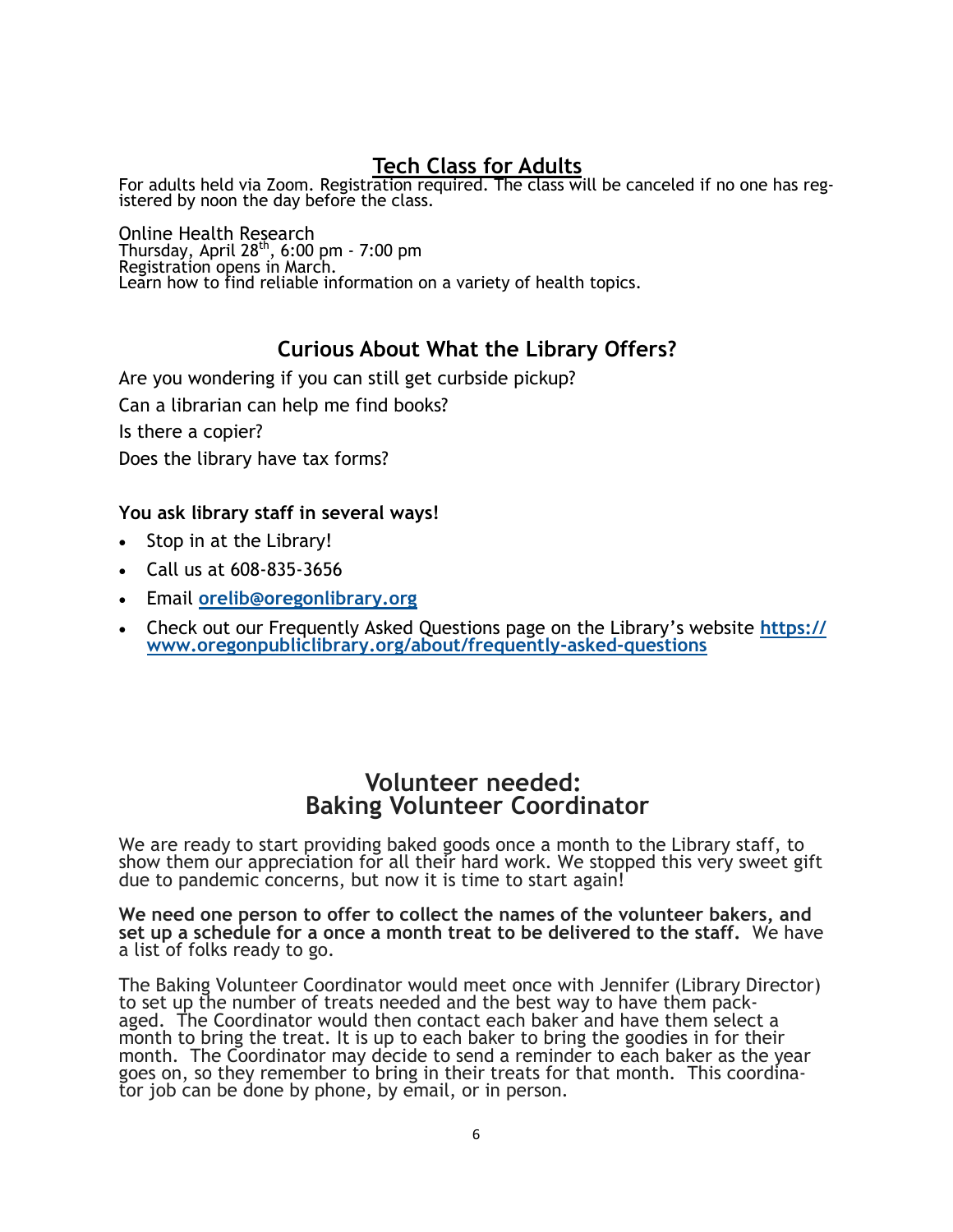# *HELP THE FUND RAISING EFFORTS OF FRIENDS OF THE OREGON LIBRARY!*

**Collect all your Bill's Grocery Store receipts**. Bring them to the library when you pick up your books! Bill's Grocery Store donates 1% back to FOL which helps fund special programs at the library.

**Use Amazon Smiles for all your Amazon orders.** Simply go to smile.amazon.com and Friends of the Oregon Library as your charity of choice. You can link to your existing Amazon account so you don't have to start new passwords, etc. When you shop, remember to enter the Amazon website via SMILE.AMAZON.COM to be sure your purchase counts towards the giving program. Amazon donates 0.5% of each qualifying purchase to us. They automatically send us a check every 6 months. In 2018 Amazon Smiles added \$118.00 to library program funding.

**THANK YOU** to all who have donated in large and small ways. We are thrilled to see the items, programs and services that our fund raising has provided for Oregon Library users. The whole community benefits when our library is strong and vibrant!

This year the Friends of the Oregon Library will provide over \$7100 to support library programs thanks to your help with our fundraising and book sale!



## **NEW! No Overdue Fines!**

Charges for lost or damaged materials will still apply. Lost charges are automatically applied to your account when the item is more than 4 weeks overdue - the charge is waived after the item is returned. Learn more at oregonpubliclibrary.org/ about-library/library-policies